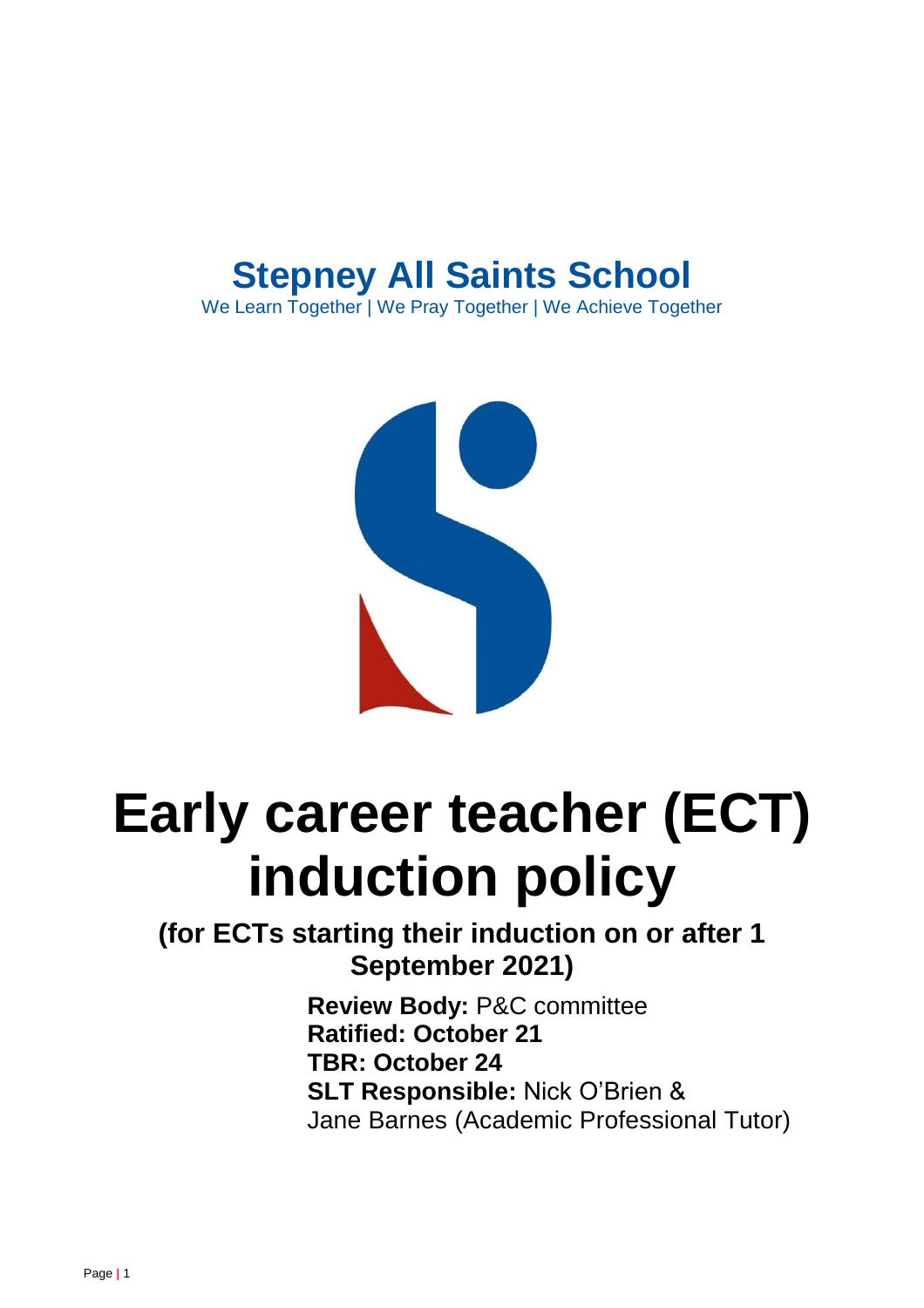## **Contents**

## <span id="page-1-0"></span>**1. Aims**

The school aims to:

- Run an ECT induction programme that meets all of the statutory requirements underpinned by the early career framework (ECF) from 1 September 2021
- Provide ECTs with a supportive environment that develops them and equips them with the tools to be effective and successful teachers
- Make sure all staff understand their role in the ECT induction programme

## <span id="page-1-1"></span>**2. Newly qualified teacher (NQT) induction transitional arrangements**

This policy applies to ECTs who start their induction **on or after 1 September 2021**.

NQTs who have started but not completed their induction **before 1 September 2021** will continue to follow our NQT induction policy, which can be found in the policies drive of the staff shared area. They have until 1 September 2023 to complete their induction within 3 terms (a single academic year) as outlined in previous NQT induction guidance. Where possible, at the discretion of the headteacher and appropriate body, we will also provide them with:

- An ECF-based induction for the remainder of the NQT's 1-year induction
- An induction mentor for the remainder of the NQT's 1-year induction

If a teacher does not complete their induction by 1 September 2023, they will be required at this point to switch to the full ECT induction for the remainder of their induction period. Time already spent in induction will count towards the 2-year ECT induction period.

## <span id="page-1-2"></span>**3. Legislation and statutory guidance**

This policy is based on:

- The Department for Education's (DfE's) statutory guidance Induction for early career teachers [\(England\)](https://www.gov.uk/government/publications/induction-for-early-career-teachers-england) from 1 September 2021
- The [Early career framework reforms](https://www.gov.uk/government/collections/early-career-framework-reforms)
- [The Education \(Induction Arrangements for School Teachers\) \(England\) Regulations 2012](http://www.legislation.gov.uk/uksi/2012/1115/contents/made)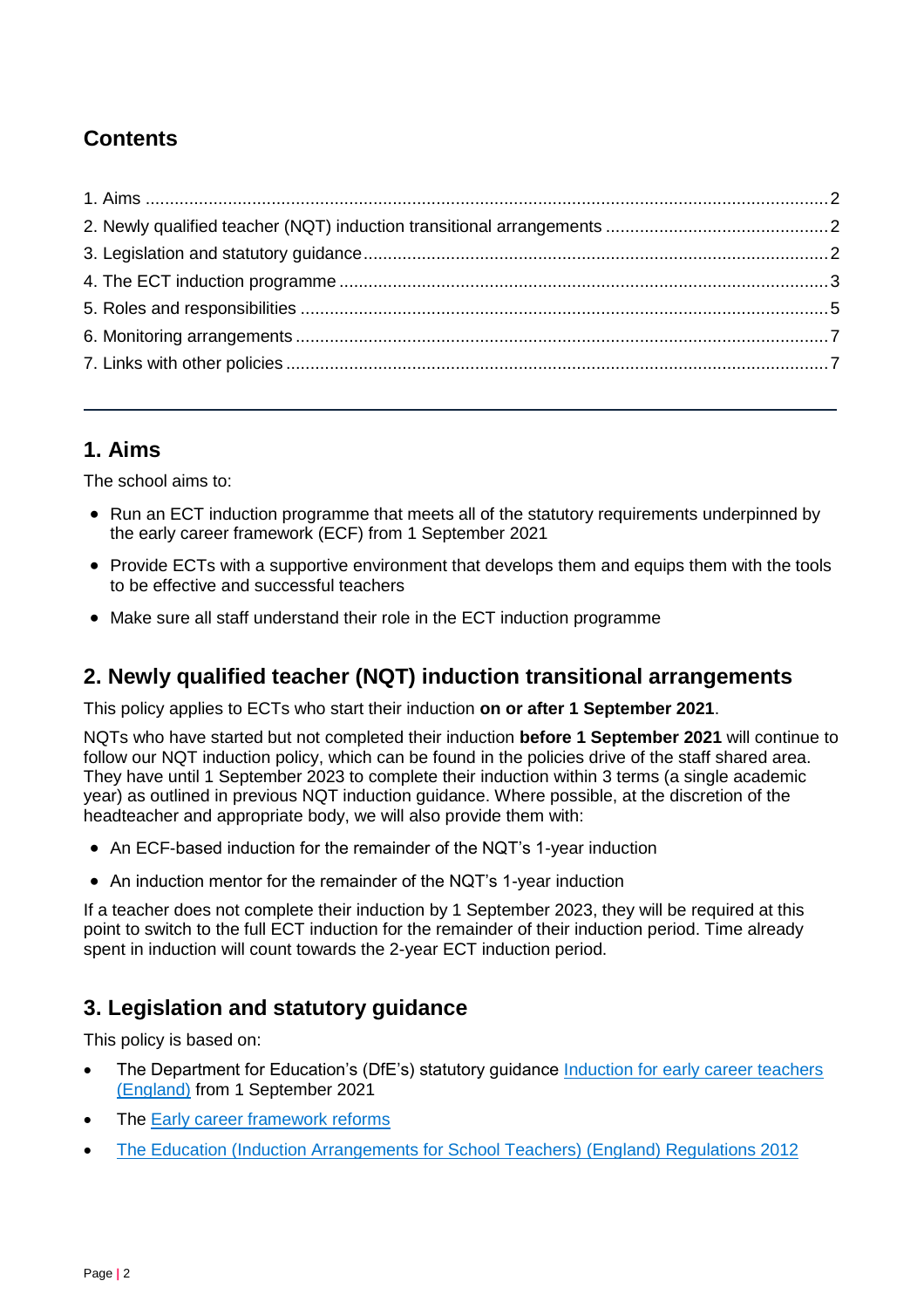<span id="page-2-0"></span>The 'relevant standards' referred to below are the [Teachers' Standards.](https://www.gov.uk/government/publications/teachers-standards)

### **4. The ECT induction programme**

The induction programme will be underpinned by the Early Career Framework, enabling ECTs to understand and apply the knowledge and skills set out in the ECF.

Prior to the ECT serving their induction, the headteacher and appropriate body must agree that the post is suitable.

For a full-time ECT, the induction period will typically last for 2 academic years. Part-time ECTs will serve a full-time equivalent. Up to one term of continuous employment may count towards completion of the induction period.

The programme is quality assured by The East London Teaching School Hub, Tower Hamlets, our 'appropriate body'.

#### **4.1 Posts for induction**

Each ECT will:

- Be provided with the necessary employment tasks, experience and support to enable them to demonstrate satisfactory performance against the relevant standards throughout, and by the end of, the induction period
- Have an appointed induction tutor, who will have qualified teacher status (QTS)
- Have an appointed induction ECT mentor, who will have QTS
- Have a reduced timetable to allow them to undertake activities in their induction programme; in their first year, this will be no more than 90% of the timetable of our existing teachers on the main pay range, and in their second year, this will be no more than 95% of the timetable of our existing teachers on the main pay range
- Regularly teach the same class or classes
- Take part in similar planning, teaching and assessment processes to other teachers working in similar posts
- Not be given additional non-teaching responsibilities without appropriate preparation and support
- Not have unreasonable demands made upon them
- Not normally teach outside the age range and/or subjects they have been employed to teach
- Not be presented with unreasonably demanding student discipline problems on a day-to-day basis

#### **4.2 Support for ECTs**

We support ECTs with:

- Their designated induction tutor, who will provide day-to-day monitoring and support, including regular reviews, lesson observations, feedback, formal reports and co-ordinate their assessments
- Their designated induction mentor, who will provide regular structured mentoring sessions and targeted feedback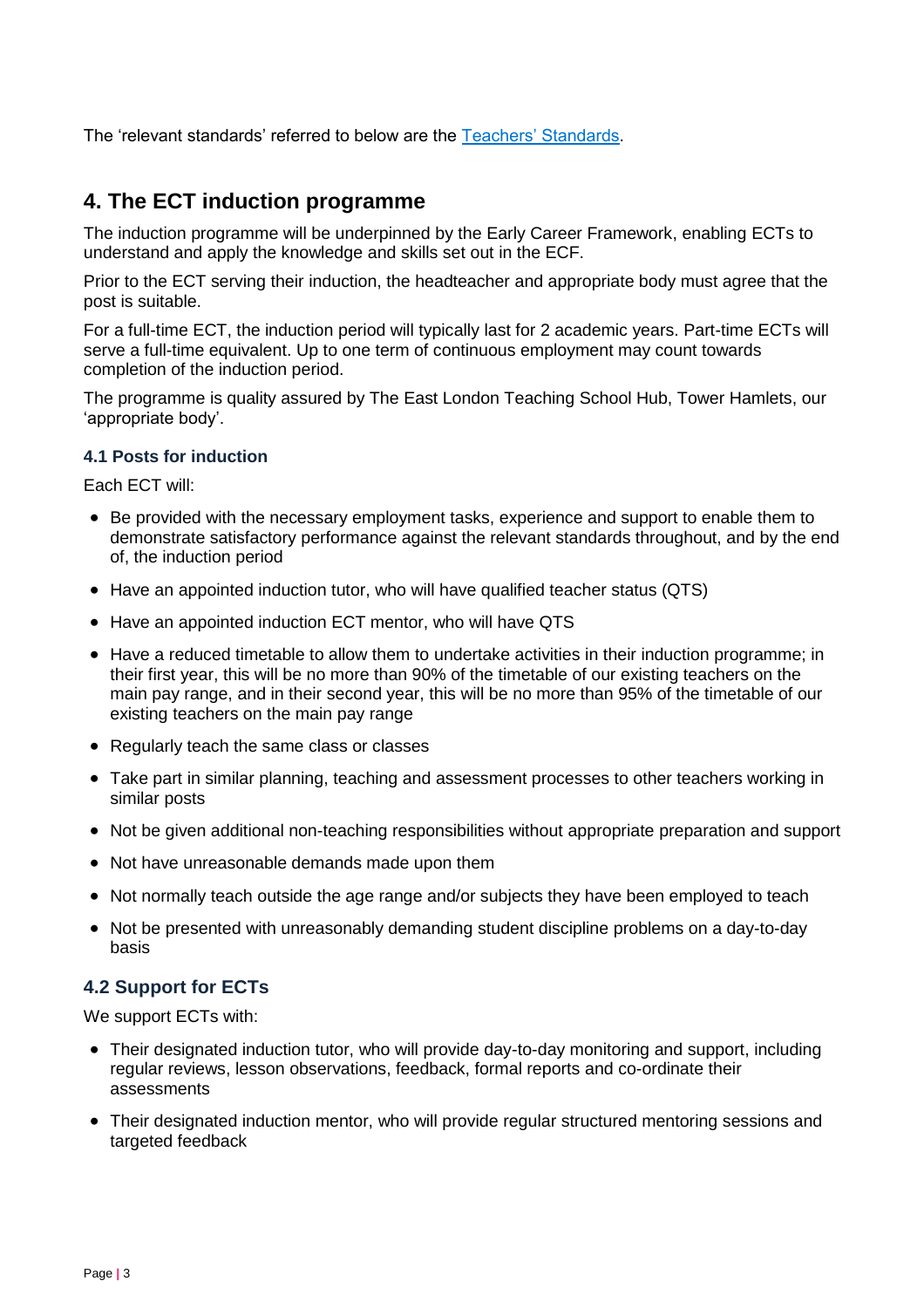- Observations of their teaching at regular intervals, and follow-up discussions with prompt and constructive feedback as well as subject specific support from subject mentors and departments
- Regular professional reviews of their progress, to take place termly (except in terms where formal assessment is held), at which their induction tutor will review objectives and revise them in relation to the relevant standards and their current needs and strengths
- Chances to observe experienced teachers, either within the school or at another school with effective practice

#### **4.3 Assessments of ECT performance**

Formal assessment meetings will take place in the final term of the ECT's first year (term 3) and the final term of their second year (term 6). These will be carried out by the ECT's induction tutor.

These meetings will be informed by clear and transparent evidence gathered from progress reviews during the preceding assessment period, and drawn from the ECT's work as a teacher and from their induction programme. Copies of the evidence relied on will be provided to the ECT and the appropriate body.

After each formal assessment meeting, a formal assessment report will be completed that clearly shows how the ECT is performing against the relevant standards. The headteacher will also recommend to the appropriate body in the final assessment report at the end of the programme as to whether the ECT's performance is satisfactory against the relevant standards.

The ECT will add their own comments, and the formal assessment report will be signed by the headteacher, induction tutor and the ECT.

A copy of the formal assessment report will then be sent to the appropriate body. The final assessment report will be sent within 10 working days of the meeting, for the appropriate body to make the final decision on whether the ECT has passed their induction period.

In the event that the ECT leaves this post after completing one term or more but before the next formal assessment would take place, the induction tutor or headteacher should complete an interim assessment to ensure that the ECT's progress and performance since the last assessment is captured.

#### **4.4 At-risk procedures**

If it becomes clear during a termly progress review or at the first formal assessment point that the ECT is not making sufficient progress, additional monitoring and support measures will be put in place immediately, meaning:

- Areas in which improvement is needed are identified
- Appropriate objectives are set to guide the ECT towards satisfactory performance against the relevant standards
- An effective support programme is put in place to help the ECT improve their performance

The progress review record or formal assessment report will be shared with the appropriate body, alongside the support plan, for it to review.

If there are concerns about the ECT's progress during their subsequent progress reviews or formal assessment, as long as it is not the final formal assessment, the induction tutor or headteacher will discuss this with the ECT, updating objectives as necessary and revising the support plan for the next assessment period.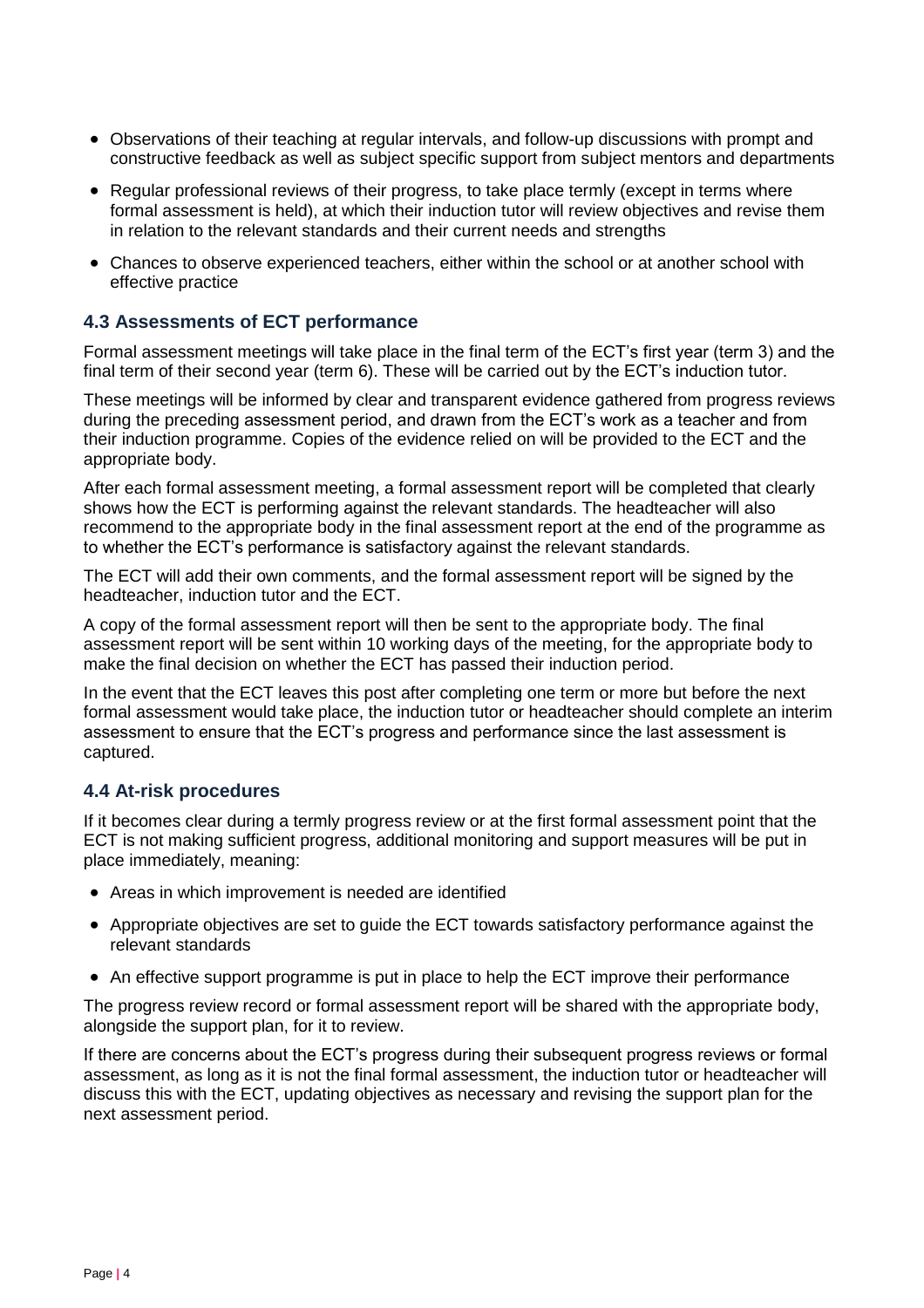## <span id="page-4-0"></span>**5. Roles and responsibilities**

#### **5.1 Role of the ECT**

The ECT will:

- Provide evidence that they have QTS and are eligible to start induction
- Meet with their induction tutor at the start of the programme to discuss and agree priorities, and keep these under review
- Agree with their induction tutor how best to use their reduced timetable allowance and guarantee engagement with their ECF-based induction
- Provide evidence of their progress against the relevant standards
- Participate fully in the monitoring and development programme
- Participate in scheduled classroom observations, progress reviews and formal assessment meetings
- Agree with their induction tutor the start and end dates of the induction period, and the dates of any absences from work during the period
- Keep copies of all assessment reports

#### **When the ECT has any concerns**, they will:

- Raise these with their induction tutor as soon as they can
- Consult with their contact at the appropriate body at an early stage if there are difficulties in resolving issues with their induction tutor or within the school

#### **5.2 Role of the headteacher**

The headteacher will:

- Check that the ECT has been awarded QTS and whether they need to serve an induction period
- Agree, in advance of the ECT starting, who will act as the appropriate body
- Notify the appropriate body when an ECT is taking up a post and undertaking induction
- Make sure the ECT's post is suitable according to statutory guidance (see section 4.1 above)
- Make sure the induction tutor is appropriately trained and has sufficient time to carry out their role effectively
- Make sure the induction mentor is appropriately trained and has sufficient time to carry out their role effectively
- Make sure an appropriate ECF-based induction programme is in place
- Make sure the ECT's progress is reviewed regularly, including through observations and feedback of their teaching
- Make sure that formal assessments are carried out and reports completed and sent to the appropriate body
- Maintain and keep accurate records of employment that will count towards the induction period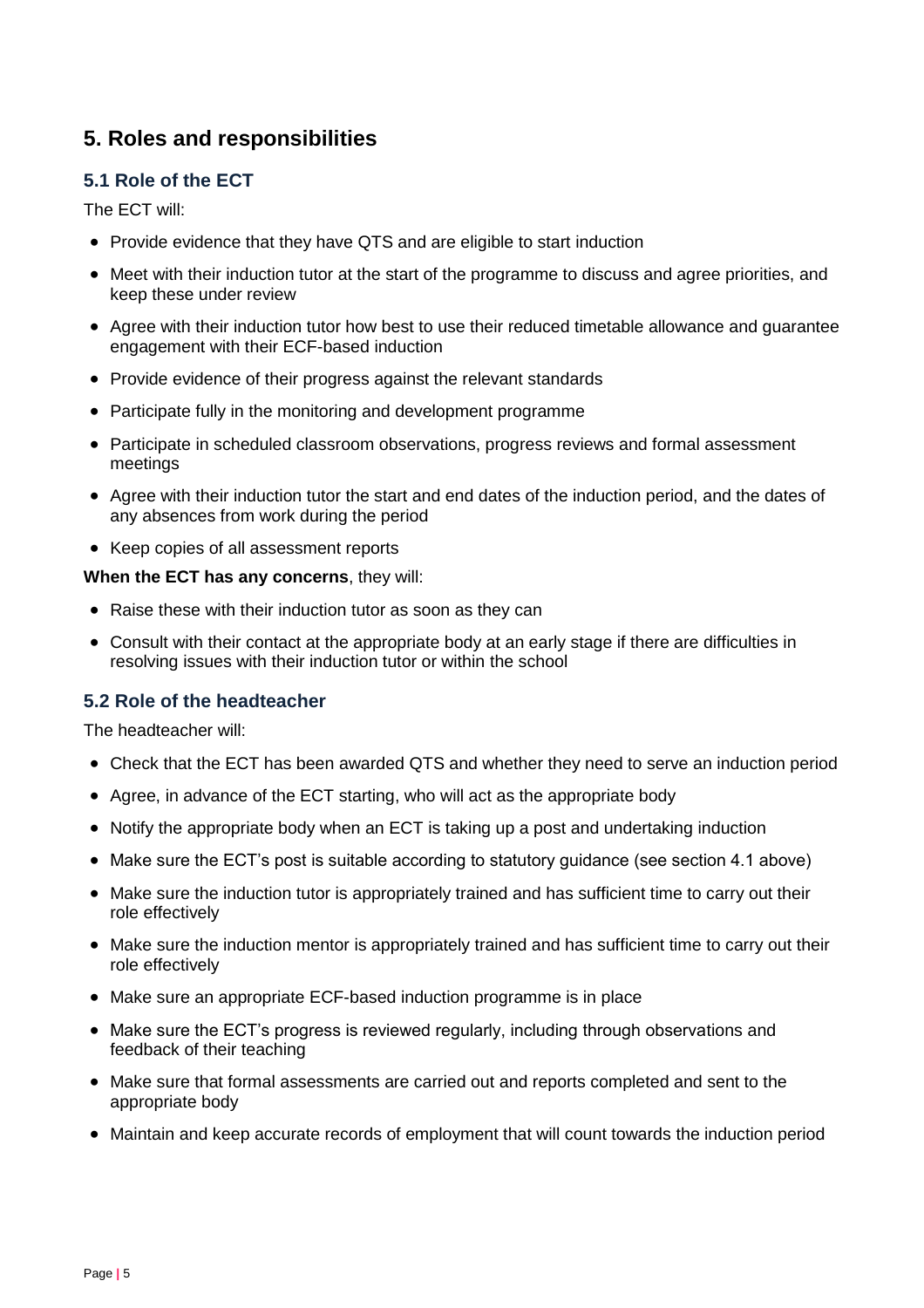- Make sure that all monitoring and record keeping is done in the least burdensome and most streamlined way
- Make the governing board aware of the support arrangements in place for the ECT
- Make a recommendation to the appropriate body on whether the ECT's performance against the relevant standards is satisfactory
- Participate in the appropriate body's quality assurance procedures of the induction programmes
- Keep all relevant documentation, evidence and forms on file for 6 years

#### **5.3 Role of the induction tutor**

The induction tutor will:

- Provide guidance and effective support to the ECT(with the appropriate body where necessary)
- Carry out regular progress reviews throughout the induction period
- Undertake 2 formal assessment meetings during the induction period, coordinating input from other colleagues as appropriate
- Carry out progress reviews in terms where a formal assessment doesn't occur
- Inform the ECT following progress reviews of their progress against the relevant standards, and share records with the ECT, headteacher and relevant body
- Inform the ECT during the formal assessment meeting of the judgements to be recorded on their formal assessment record and invite the ECT to add their own comments
- Make sure that the ECT's teaching is observed and feedback is provided
- Make sure the ECT is aware of how they can raise concerns about their induction programme or their personal progress, both within and outside of the school
- Take prompt, appropriate action if the ECT appears to be having difficulties
- Make sure that all monitoring and record keeping is done in the least burdensome way, and that ECTs are not asked for any evidence that requires the creation of new work

#### **5.4 Role of the induction mentor**

The induction mentor will:

- Regularly meet with the ECT for structured mentor sessions following the ECT programme provided by UCL (University College London) to provide targeted feedback
- Work with the ECT, and colleagues within the school who are involved in the ECT's induction, to help make sure the ECT receives a high-quality ECF-based programme
- Provide, or arrange, effective support including subject-specific, phase-specific, coaching and/or mentoring
- Act promptly and appropriately if the ECT appears to be having difficulties

#### **5.5 Role of the governing board**

The governing board will:

• Make sure the school complies with statutory guidance on ECT induction